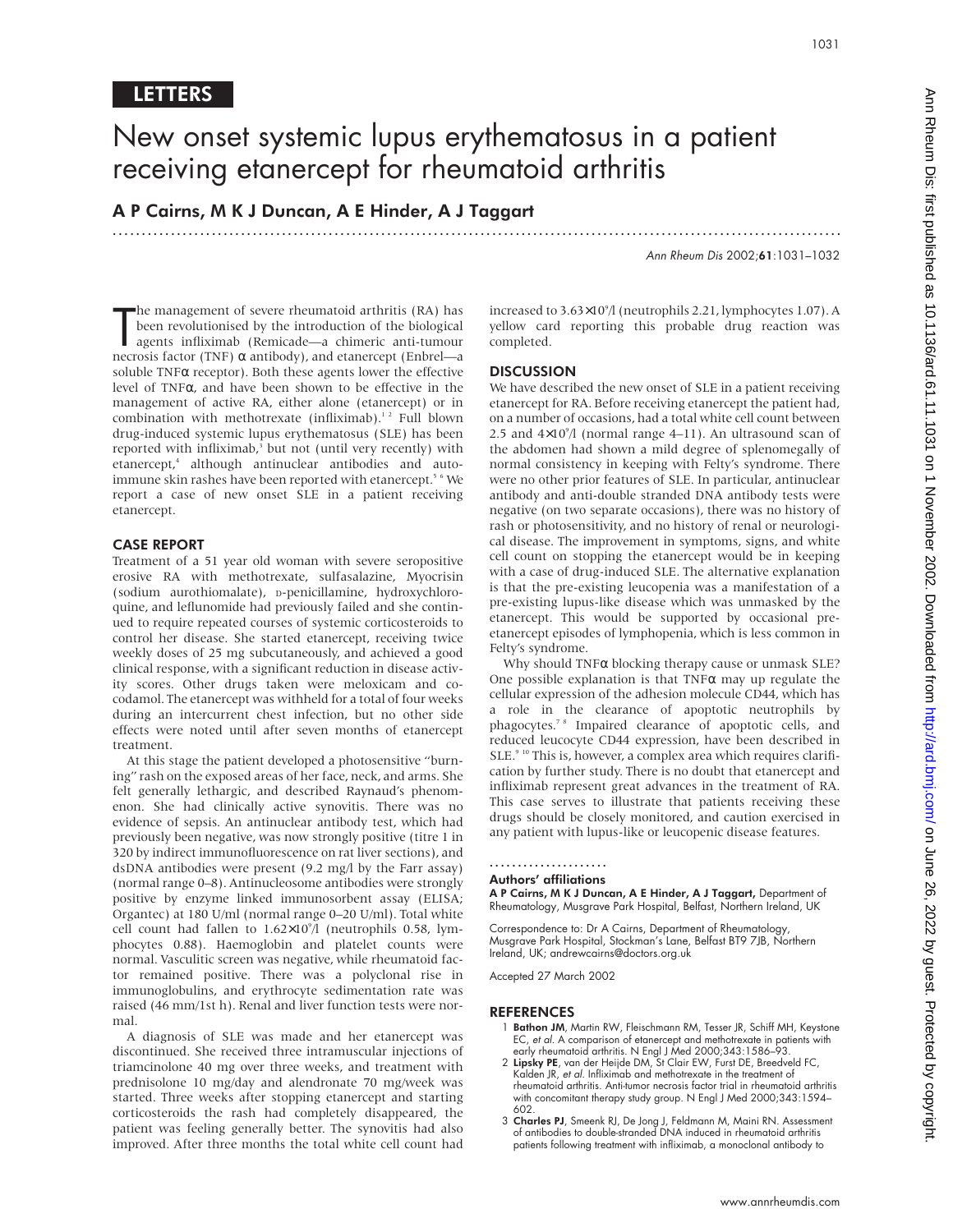tumor necrosis factor alpha: findings in open-label and randomized placebo-controlled trials. Arthritis Rheum 2000;43:2383–90.

- 4 Shakoor N, Michalska M, Harris CA, Block JA. Drug-induced systemic lupus erythematosus associated with etanercept therapy. Lancet 2002;359:579–80.
- 5 Brion PH, Mittal-Henkle A, Kalunian KC. Autoimmune skin rashes associated with etanercept for rheumatoid arthritis. Ann Intern Med 1999;131:634.
- 6 Bleumink GS, ter Borg EJ, Ramselaar CG, Ch Stricker SB. Etanercept-induced subacute cutaneous lupus erythematosus.<br>Rheumatology (Oxford) 2001;40:1317–19.<br>7 **Osada A**, Nakashima H, Furue M, Tamaki K. Up-regulation of CD44
- 

expression by tumor necrosis factor-alpha is neutralized by interleukin-10 in Langerhans cells. J Invest Dermatol 1995;105:124–7.

- 8 Hart SP, Dougherty GJ, Haslett C, Dransfield I. CD44 regulates phagocytosis of apoptotic neutrophil granulocytes, but not apoptotic lymphocytes, by human macrophages. J Immunol 1997;159:919–25.
- 9 Herrmann M, Voll RE, Zoller OM, Hagenhofer M, Ponner BB, Kalden JR. Impaired phagocytosis of apoptotic cell material by monocyte-derived macrophages from patients with systemic lupus erythematosus. Arthritis Rheum 1998;41:1241–50.
- 10 Cairns AP, Crockard AD, McConnell JR, Courtney PA, Bell AL. Reduced expression of CD44 on monocytes and neutrophils in systemic lupus erythematosus: relations with apoptotic neutrophils and disease activity. Ann Rheum Dis 2001;60:950–5.

# Biochemical and morphological study of human articular chondrocytes cultivated in the presence of pulsed signal therapy

.............................................................................................................................

## A Fioravanti, F Nerucci, G Collodel, R Markoll, R Marcolongo

Ann Rheum Dis 2002;61:1032–1033

**P** ulsed signal therapy (PST) is an extension of pulsed electromagnetic fields (PEMF) therapy. PEMF have been used widely to treat non-healing fractures and related problems in bone healing since approval by the Food and ulsed signal therapy (PST) is an extension of pulsed electromagnetic fields (PEMF) therapy. PEMF have been used widely to treat non-healing fractures and related prob-Administration in 1979.<sup>12</sup> Recently, PEMF therapy has been used to treat patients with osteoarthritis (OA) of the knee and cervical spine, with encouraging results.<sup>34</sup> In vitro studies have also shown a stimulating activity of PEMF on cartilaginous metabolism.5

PST, in contrast with PEMF, uses specific physiological changing rectangular pulses as stimuli, which are transmitted in a programmed alternating fashion that mimics the body's natural streaming potentials for one hour of treatment.

We studied the effects of PST on human OA chondrocytes cultivated in the presence and absence of a negative stimulus represented by interleukin 1β (IL1β) and we evaluated the concentration of proteoglycans (PGs) in the culture medium and the morphology of the chondrocytes after exposure to PST.

Human OA chondrocytes were cultivated in alginate gel on Petri dishes for 72 hours with and without IL1 $\beta$  (5 ng/ml). Some dishes were exposed to PST for three hours a day.<sup>5</sup> The PST stimulation was administered by a device constructed for in vitro study. This apparatus has suitable dimensions for insertion in a CO<sub>2</sub> incubator. The device produces extremely low frequency (less than 30 Hz) varying pulsed electromagnetic fields averaging 10–20 G of magnetic energy at a coil current of up to 2 A drawn from a power source of 120 V AC. The pulse phase duration was 67 ms, including 15 micropulses with a pause duration of 0.1 s.

Control cultures were maintained under identical conditions but in the absence of PST. After the culture period the medium was removed and collected for determination of the PGs by an immunoenzymatic method on microplates for the quantitative measurement of human PGs.<sup>6</sup> Cells in alginate gel were immediately fixed for transmission electron microscopy (TEM) and for scanning electron microscopy (SEM). For each different experimental condition we observed 50 cells for TEM and 100 cells for SEM.

Table 1 shows the PG concentration in the culture medium at baseline, in the presence of IL1β, and with and without PST stimulation. The presence of IL1β produced a significant decrease ( $p$ <0.05) in PG levels, but when the cells were cultured in the presence of IL1β and given PST stimulation, PG

Table 1 PG concentration (ng/µg DNA) in culture medium in various experimental conditions. The data are expressed as the mean (SD) of PG release into the culture medium per microgram of DNA in the eight tested cultures.

| <b>Basal</b>                                                                                   | <b>Basal PST</b><br>II <sub>1</sub> |                                                        | IL1 PST |  |  |  |  |  |
|------------------------------------------------------------------------------------------------|-------------------------------------|--------------------------------------------------------|---------|--|--|--|--|--|
|                                                                                                |                                     | 435.9 (282.7) 208.9 (93.8)* 458.4 (259.3) 365 (210.7)* |         |  |  |  |  |  |
| Student's t test was used for statistical analysis.<br>*p<0.05, IL1 v basal and IL1 PST v IL1. |                                     |                                                        |         |  |  |  |  |  |

production was significantly restored ( $p$ <0.05). The results for metabolic production are further confirmed by the morphological findings obtained by TEM (fig 1) and SEM analysis (data not shown). TEM analysis showed that IL1β causes marked cellular damage, confirmed by the presence of several vacuoles in the cytoplasm, which is devoid of typical structures (fig 1B). When the cells were cultured in the presence of IL1β and given PST stimulation, the cell structures were clearly restored (fig 1D).

These experiments confirm the negative effect of IL1β on PG production.<sup>6-8</sup> Exposure of the chondrocytes to PST significantly restored the PG concentration in the culture medium. Such a resumption of anabolic activity was confirmed by morphological observations obtained by TEM and SEM analyses. The PST signals create a "streaming potential" of ionic flow similar to that generated in a moving joint, and thus they stimulate the anabolic activity of chondrocytes.

Our results are supported by numerous in vitro and in vivo observations, such as electric stimuli and PEMF enhanced cartilage repair processes. External oscillating electric fields increased the incorporation of [<sup>3</sup>H]thymidine into the DNA of chondrocytes isolated from embryonic chick epiphyses, and capacitatively coupled electric fields stimulated cell proliferation ([3 H]thymidine incorporation) and glycosaminoglycan synthesis ( ${}^{35}SO_4$  uptake) by isolated bovine growth plate chondrocytes.9 10 One mechanism suggested for the actions of these electric and magnetic stimuli is an effect on charged transmembrane molecules, such as receptors.<sup>9 10</sup> Furthermore, electromagnetic fields cause a movement of calcium and other ions across cell membranes and stimulate DNA transcription, resulting in increased protein synthesis.<sup>9 10</sup>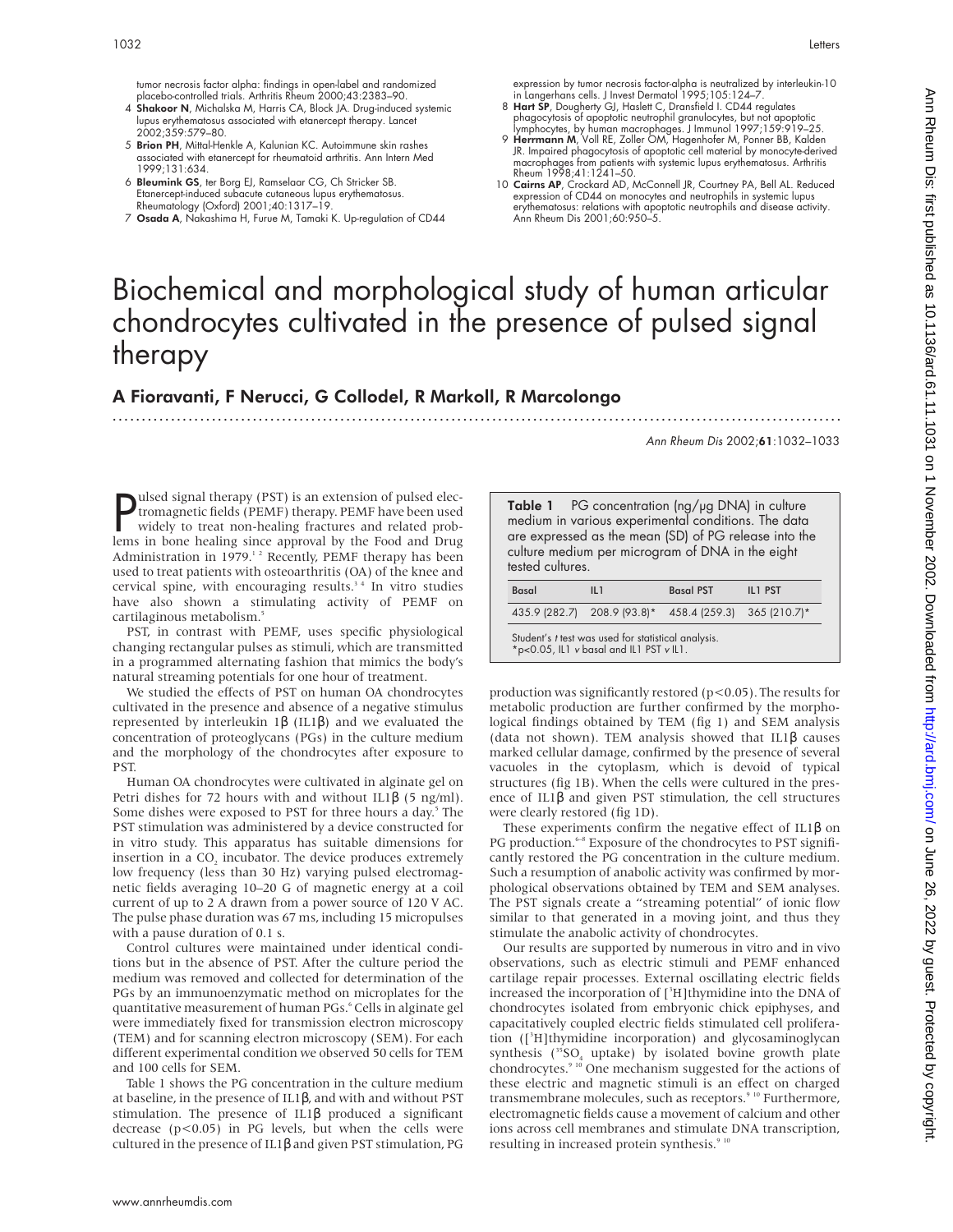

Figure 1 Transmission electron micrographs of chondrocytes cultured in vitro for 72 hours. (A) Basal conditions: the nucleus (N) appears euchromatic, the cytoplasm contains abundant rough endoplasmic reticulum (RER) and lipid droplets (arrows). ×9000. (B) IL1β present: the cell shows a vacuolate cytoplasm devoid of the typical structure. N, nucleus; V, vacuole. ×9000. (C) Basal conditions and given PST stimulation: the cell shows an euchromatic nucleus (N) and a cytoplasm rich in rough endoplasmic reticulum (RER) and lipid droplets (arrows). ×10 000. (D) IL1β present and given PST stimulation: the cell clearly recovers its good state of health. Rough endoplasmic reticulum (RER) is present and vacuoles are almost absent. N, nucleus. ×9000.

Our study has confirmed, for the first time, the effect of PST on human chondrocytes cultured in alginate gel. The observed increased concentration of PGs in the culture medium, supported by ultrastructural and morphological analyses by TEM and SEM, confirmed the stimulating activity of this "non-pharmacological treatment" on chondrocytes. Further in vitro and in vivo studies are necessary to verify the effects and the mechanism of action of PST.

### .....................

## Authors' affiliations

A Fioravanti, F Nerucci, R Marcolongo, Institute of Rheumatology, University of Siena, Siena, Italy

G Collodel, Department of General Biology and Centre for the Study of Germinal Cells, CNR, Siena, Italy

R Markoll, Bio-Magnetic Therapy Systems, Inc, Boca Raton, Florida 33432, USA and Munich, Germany

Correspondence to: Dr A Fioravanti, Istituto di Reumatologia dell'Università di Siena, Policlinico "Le Scotte", I-53100 Siena, Italy;

Accepted for publication 16 April 2002

#### **REFERENCES**

1 Bassett C, Valdes M, Hernandez E. Modification of fracture repair with selected pulsing electromagnetic fields. J Bone Joint Surg Am 1982;64:888–95.

- 2 Lunt MJ, Barker AT. Pulsed magnetic field therapy for tibial non-union and for rotator cuff tendinitis. Lancet 1984;i:1289-95.
- 3 Trock DH, Bollet AJ, Markoll R. The effect of pulsed electromagnetic fields in the treatment of osteoarthritis of the knee and cervical spine. Report of randomized, double blind, placebo controlled trials. J Rheumatol 1994;21:1903–11.
- 4 Markoll R. Pulsed signal therapy for the treatment of osteoarthritis: double blind and randomized study results in over 50,000 patients [abstract]. Ann Rheum Dis 2000;59(EULAR suppl I):131.
- 5 Liu H, Abbott J, Bee JA. Pulsed electromagnetic fields influence hyaline cartilage extracellular matrix composition without affecting molecular structure. Osteoarthritis Cart 1996;4:63–76.
- 6 Nerucci F, Fioravanti A, Cicero MR, Collodel G, Marcolongo R. Effects of chondroitin sulfate and interleukin-1β on human chondrocyte cultures exposed to pressurization: a biochemical and morphological study. Osteoarthritis Cart 2000; 8:279–87.
- 7 Beekman B, Verzijl N, De Roos JADM, Tekoppele JM. Matrix degradation by chondrocytes cultured in alginate: IL-1β induces proteoglycan degradation and proMMP synthesis but does not result in collagen degradation. Osteoarthritis Cart 1998;6:330–40.
- 8 Yaron I, Meyer FA, Dayer JM, Bleiberg I, Yaron M. Some recombinant human cytokines stimulate glycosaminoglycan synthesis in human synovial fibroblast cultures and inhibit it in human articular cartilage culture. Arthritis Rheum 1989;32:173–80.
- 9 Rodan GA, Bourret LA, Norton LA. DNA synthesis in cartilage cells is stimulated by oscillating fields. Science 1978;199:690–2.
- 10 Armstrong PF, Brighton CT, Star AM. Capacitively coupled electrical stimulation of bovine growth plate chondrocytes grown in pellet form. J Orthop Res 1988;6:265–71.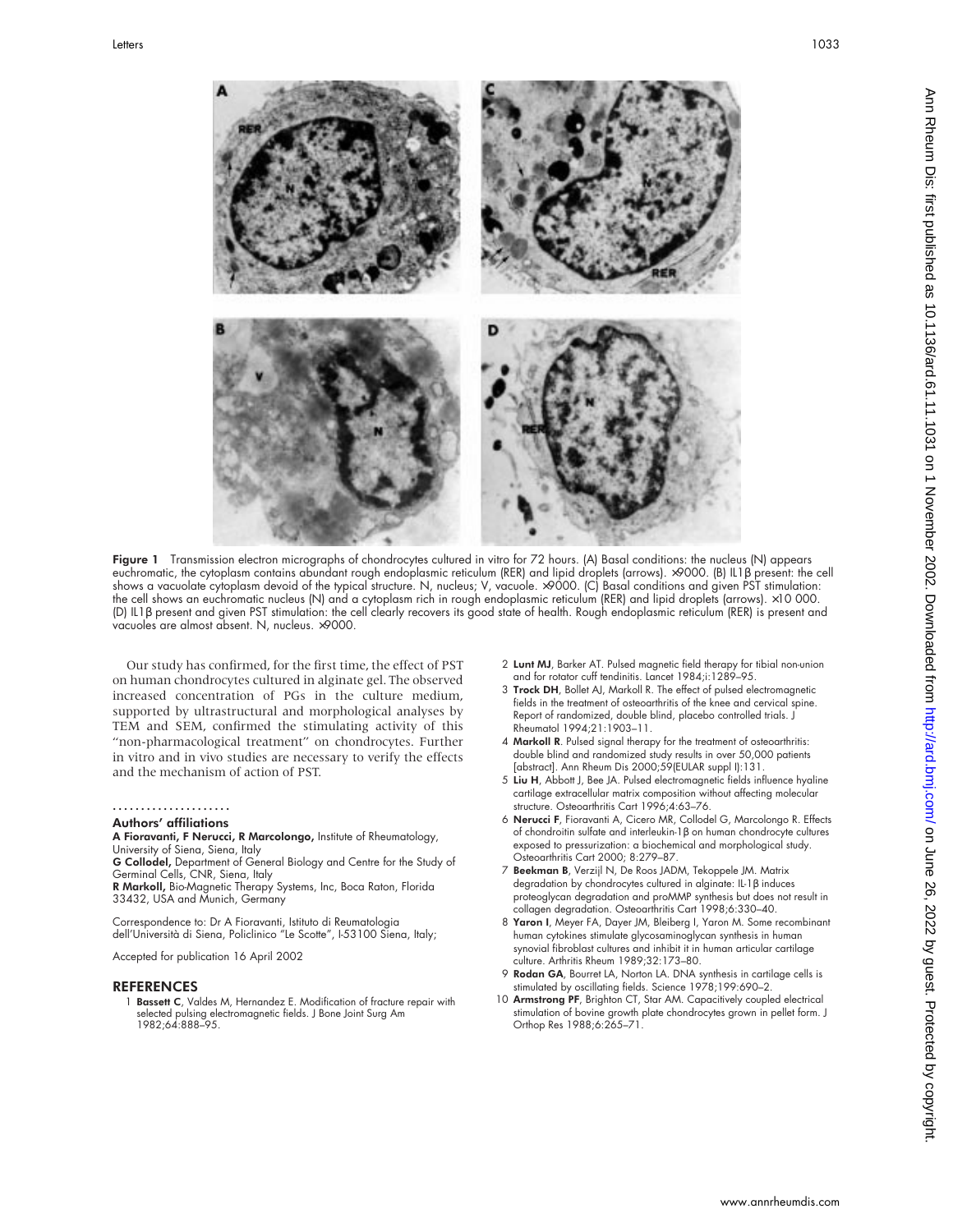# Ultrasonographic diagnosis of de Quervain's tenosynovitis

.............................................................................................................................

## M Kamel, K Moghazy, H Eid, R Mansour

Ann Rheum Dis 2002;61:1034–1035

de Quervain's disease is a stenosing tenosynovitis. There is inflammation of the cellular lining membrane of fibrous tube through which the tendons of abductor pollicis longus and extensor pollicis brevis move, at the radial styloid process beneath the flexor retinaculum. The disease may occur in rheumatoid arthritis, other inflammatory synovitides, and pregnancy. Patients have considerable pain and a weak hand grip.

## PATIENTS AND METHODS

We investigated the value of ultrasonography in the diagnosis of de Quervain's tenosynovitis and monitored the changes in tendon sheath after ultrasound guided local steroid injection. Twenty one patients with a clinical diagnosis of de Quervain's



Figure 1 (A) Ultrasonographic transverse image of the symptomatic tendons of the abductor pollicis longus and the extensor pollicis brevis, showing a diffuse circumferential hypoechoic thickening of the synovial sheath (0.27 cm), giving a characteristic double target pattern, denoting de Quervain's tenosynovitis; (B) ultrasound transverse scans of the same patient. After one week of injection, note the decrease in thickening of the synovial sheath (0.17 cm). T, tendon; RSP, radial styloid process. 11 MHz.

tenosynovitis and 10 healthy subjects were studied prospectively. We used a visual analogue scale (VAS) 0–10 and grip strength to measure pain.

The ultrasound examination was performed using an HDI 3000 from ATL (USA) with an 11 MHz linear array transducer. The marginal appearance of the tendon sheath in the transverse and longitudinal scans was examined and measured.

## RESULTS AND DISCUSSION

The ultrasound longitudinal scan of the symptomatic tendon showed distension in the tendon sheath with a surrounding fluid film giving the appearance of diffuse circumferential hypoechogenicity. The transverse scan of the tendon showed a double target pattern (fig 1A).

Several studies have shown that ultrasound is a reliable and sensitive method for detecting tenosynovitis.<sup>1-5</sup> This study on de Quervain's tenosynovitis clearly detected structural changes, even minimal tendon abnormalities, tendon inner structure, tendon thickening, effusion, and paratendinitis. The affected tendons were inflamed and thickened and showed a significantly increased thickness compared with normal subjects (fig 1A).

The affected tendon sheath was infiltrated with a combination of 15 mg triamcinolone diacetate and 2 ml of 2% lidocaine. After carefully identifying the area of the diseased tendon, the ultrasound guided 23″gauge needle was inserted through the sterile skin at the radial styloid process and advanced anteriorly and slightly downwards in a direction parallel to the tendon. The insertion of the needle into the tendon sheath and delivery of the therapeutic agents were done under direct sonographic visualisation. An ultrasound examination was performed after clinical evaluation and repeated immediately after infiltration of the therapeutic agents, then 1, 6 and 12 weeks later.

A significant decrease in the thickness of the tendon sheath was seen one week after the local corticosteroid injection, Complete relief of symptoms and signs was further observed at 6 and 12 weeks (fig 1B). No complications after injection were reported. The VAS 0–10 scale and hand grip strength were significantly improved after the local injection  $(p<0.001)$ .

Recently, ultrasound has been used to direct the needle in delivering therapeutic agents into joints and enthesial sites with more accuracy.<sup>6-8</sup> Ultrasonography allows safe and correct placement of needles and injection of drugs into the tendon sheath. Ultrasonography helps to establish the exact location of the inflammation and directs delivery of the drug into the correct target by direct sonographic visualisation.<sup>6</sup> <sup>9</sup> Therefore, this technique is cost effective in daily rheumatology practice. It also minimises the risk of iatrogenic damage and prevents intratendinous injection of the therapeutic materials.<sup>7-1</sup>

Our ultrasonographic study showed that the local steroid treatment was significantly effective in reducing pain and the amount of increased thickness and swelling of the tendons of the abductor pollicis longus and extensor pollicis brevis within a week after the injection. It was shown clinically to produce longlasting reversal of inflammation in the patients, as was demonstrated by the ultrasound examination follow up at weeks 1, 6, and 12.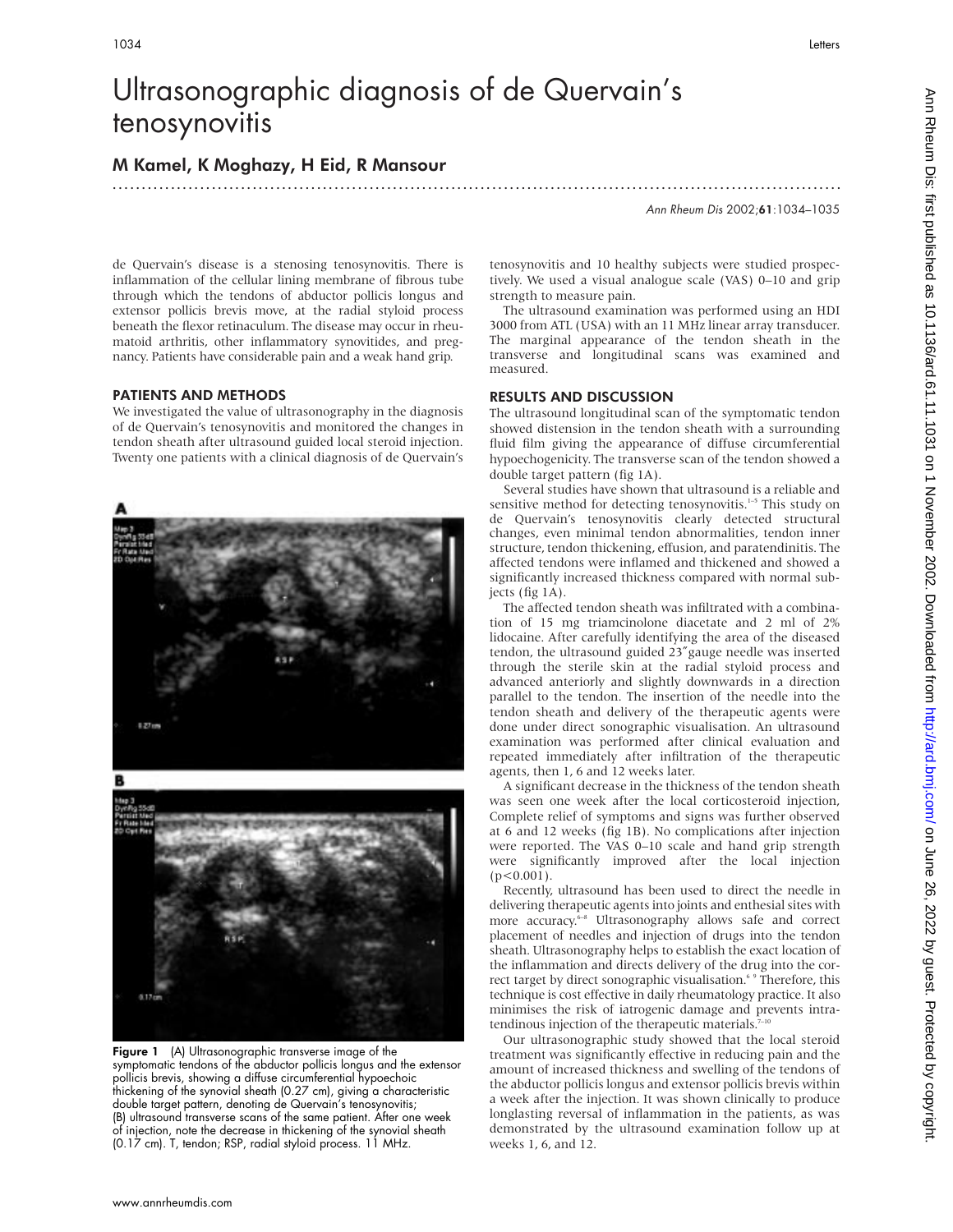We believe that ultrasound has both diagnostic and therapeutic value in the daily practice of rheumatology. The ultrasound technique is readily reproducible and helps to confirm the clinical diagnosis and treatment of de Quervain's tenosynovitis.

## .....................

Authors' affiliations

M Kamel, Al-Azhar University, Cairo, Egypt; and Dr Fakhry-Al-Mouhawis Hospital, Al-Khobar, Saudi Arabia K Moghazy, Alexandria University, Egypt H Eid, Menofyia University, Egypt R Mansour, Dr Fakhry-Al Mouhawis Hospital, Al-Khobar, Saudi Arabia

Correspondence to: Dr M Kamel, Dr Fakhry-Al Mouhawis Hospital, PO Box 251, Al-Khobar, Saudi Arabia; mkamel56@hotmail.com

Accepted 27 March 2002

### **REFERENCES**

1 Grassi W, Filippucci E, Farina A, Cervini C. Sonographic imaging of tendons. Arthritis Rheum 2000;43:969–76.

- 2 Wakefield RJ, Gibbon WW, Emery P. The current status of ultrasonography in rheumatology. Rheumatology (Oxford) 1999;38:195–201.
- 3 Backhaus M, Kamradt T, Sandrock D, Loreck D, Fritz J, Wolf KJ, et al. Arthritis of the finger joints: a comprehensive approach comparing conventional radiography, scintigraphy, ultrasound, and contrast-enhanced magnetic resonance imaging. Arthritis Rheum 1999;42:1232–45.
- 4 Kamel M, Kotob H. Identification and prevalence of rheumatoid nodules in the finger tendons using high frequency ultrsonography. J Rheumatol 1999;26:1264–8.
- 5 Grassi W, Lamanna G, Farina A, Cervini C. Synovitis of small joints: sonographic-guided diagnostic and therapeutic approach. Ann Rheum Dis 1999;58:595–7.
- 6 Koski JM. Ultrasound guided injections in rheumatology. J Rheumatol 2000;27:2131–8.
- 7 Kamel M, Kotob H. Ultrasonographic assessment of local steroid injection in Tietze's syndrome. Br J Rheumatol 1997;36:547–50.
- 8 Kamel M, Kotob H. Ultrasonographic assessment of local steroid injection in plantar fasciitis. Arthritis Rheum 1997;40:1370.
- 9 Kamel M, Kotob H. High frequency ultrasonographic findings in planter fasciitis and assessment of local steroid injection. J Rheumatol 2000;27:2139–41.
- 10 Kamel M. Ultrasonographic assessment of local steroid injection in de Quervain's tenosynovitis [abstract]. Arthritis Rheum 2000;43.

# Diagnosis of Takayasu's arteritis by unexpected findings on abdominal CT scan

.............................................................................................................................

## A Muthumala, D S Appleton,JSH Gaston

Ann Rheum Dis 2002;61:1035–1036

www.annrheumdis.com

**We** report the case of a 30 year old woman with atypical presentation of Takayasu's disease in whom the diagnosis was first made by an abdominal computed cal presentation of Takayasu's disease in whom the diagnosis was first made by an abdominal computed tomography (CT) scan.

## CASE REPORT

A 30 year old woman was admitted for investigation of an eight month history of lower abdominal pain. The pain was cramping in character, preceded bowel motions, and radiated to the back. She also had a four year history of general malaise with fleeting arthralgias and myalgias, and persistently raised inflammatory markers had been noted. Past medical history included alopecia, occasional mouth ulcers, and pulmonary embolism two years previously. Both her father and paternal

grandfather had died of "ruptured aortic aneurysms". Previous investigation of her abdominal pain at another hospital with an ultrasound scan had shown a small scarred right kidney.

On examination she was apyrexial, with a regular radial pulse of 84 beats/min and blood pressure of 120/70 mm Hg in both arms. There was a soft ejection systolic murmur which radiated to the neck. All peripheral pulses were palpable. Abdominal examination showed mild right iliac fossa tenderness with no guarding. Examination of the respiratory and nervous systems (including fundoscopy) were unremarkable. Investigations showed a raised erythrocyte sedimentation rate (ESR) of 88 mm/1st h and raised C reactive protein (CRP) of 77 mg/l. Perinuclear antineutrophil cytoplasmic antibodies



Figure 1 Abdominal CT scan without (A) and with (B) contrast medium. Note the thickening of the aortic wall on both images, with evidence of intimal calcification (A) and the encasement of the origin of the coeliac axis (B).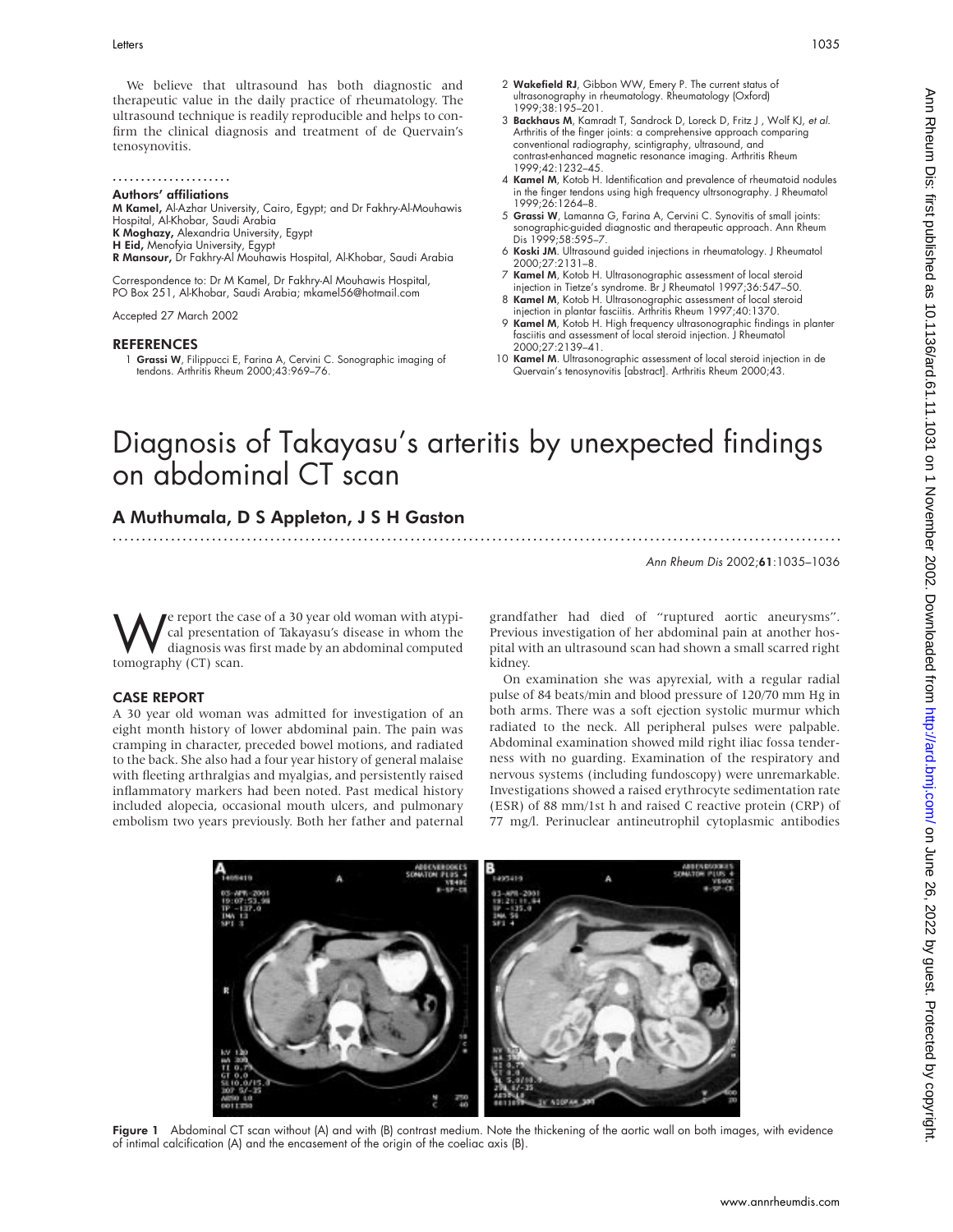were demonstrated by immunofluorescence, but enzyme linked immunosorbent assay (ELISA) measurements of antibodies to myeloperoxidase and proteinase 3 were normal. Serum angiotensin converting enzyme and complement levels were normal; rheumatoid factor and antinuclear antibodies were negative. An echocardiogram showed mild aortic regurgitation and a slightly dilated ascending aorta, but normal cardiac function.

To investigate the abdominal pain further abdominal CT scanning was performed. This showed a normal gastrointestinal tract, but was remarkable for diffuse thickening of the abdominal aortic wall and narrowing of the aortic lumen (fig 1). Image A also shows some evidence of calcification of the intima. Administration of intravenous contrast showed that the aortic wall was ∼1 cm thick. Image B shows encasement of the origin of the coeliac axis. As well as aortitis, this thickening might possibly represent periaortitis.

On re-examination of the patient bilateral renal bruits were noted. In view of the history of prominent inflammatory symptoms—malaise, arthralgias, myalgias; symptoms suggestive of vessel involvement—abdominal aortic narrowing causing ischaemic pain; and the physical examination, a diagnosis of Takayasu's arteritis was considered. This was confirmed by aortography which, as well as showing the dilated ascending aorta and the narrowed abdominal aorta, also demonstrated stenoses of both subclavian and proximal renal arteries. Small aneurysms of the third and fourth order branches of the right renal artery were seen.

She was treated with pulsed intravenous methylprednisolone and discharged on oral prednisolone. After two weeks the patient reported that her pain had resolved completely and she was considerably less fatigued. At this time the ESR was 6 mm/1st h and CRP 2 mg/l.

## **DISCUSSION**

Although a thorough history and examination can allow the diagnosis of Takayasu's arteritis to be made, confirmation and assessment of the extent of the disease depends on arteriography. Classically, the aortogram shows both dilatation and stenosis of large arteries, but this is not always the case. However, unusually in this patient the diagnosis was suggested by CT scanning demonstrating aortitis. Recent published reports have shown that CT can be very useful in detecting Takayasu's arteritis because it shows such details as wall thickening and perivascular oedema, which cannot be detected by arteriography.<sup>1-3</sup> CT is also useful as a non-invasive means of monitoring patients with Takayasu's arteritis who are undergoing treatment, to examine disease resolution or progression.

#### ..................... Authors' affiliations

A Muthumala, D S Appleton, J S H Gaston, Departments of

Rheumatology and Radiology, Addenbrooke's Hospital, Hills Road, Cambridge CB2 2QQ, UK

Correspondence to: Professor J S H Gaston: jshg2@medschl.cam.ac.uk

Accepted 4 April 2002

## REFERENCES

- 1 Zlatkin S, Aamar S, Specter G, Leibowitz D, Simanovsky N, Yeshurun D, et al. Takayasu's arteritis identified by computerized tomography: revealing the submerged portion of the iceberg? Isr Med Assoc J 1999;1:245–9.
- 2 Yamada I, Nakagawa T, Himeno Y, Numano F, Shibuya H. Takayasu arteritis: evaluation of the thoracic aorta with CT angiography. Radiology 1998;209:103–9.
- 3 Park JH. Conventional and CT angiographic diagnosis of Takayasu arteritis. Int J Cardiol 1996;54(suppl):S165–71.

## Is soluble CD44 variant isoform 5 useful as a predicting factor and a parameter for long term observation in rheumatoid arthritis?

.............................................................................................................................

## M Skoumal, G Kolarz, G Haberhauer, J Feyertag, A Wottawa

Ann Rheum Dis 2002;61:1036–1037

n addition to its widespread expression, CD44 is a homing<br>receptor for human T cells and an adhesion molecule in<br>cell-cell and cell-matrix interaction.<sup>12</sup> CD44 is a receptor for<br>hyduronan, and other extracellular matrix a n addition to its widespread expression, CD44 is a homing receptor for human T cells and an adhesion molecule in hyaluronan and other extracellular matrix and cell surface proteins. CD44 has been characterised in detail on lymphocytes, macrophages, fibroblasts, epithelial cells, and keratinocytes. It is part of the regulation of immune mediated inflammation. The binding of CD44 leads to lymphocyte homing, lymphocyte binding to high endothelial venules, myelopoiesis, lymphocyte activation, natural killer target lysis, B cell lymphopoiesis, cell adhesion, inflammation, and tumour dissemination.3 Binding of CD44 monoclonal antibodies or hyaluronan induces intracellular signals that enhance T lymphocyte mitogenesis and releases cytokines (interleukin 1, tumour necrosis factor α) from macrophages. Furthermore, it has been suggested that extravasation of T lymphocytes is mediated by CD44.

The soluble CD44 isoform variant 5 (sCD44v5) was found to be increased in the serum of patients with active rheumatoid arthritis (RA).<sup>45</sup> So far no longitudinal studies have been carried out.

We examined whether sCD44v5 correlates with inflammation or joint destruction, or both, in the long term treatment of patients with RA.

## METHODS AND RESULTS

Serum levels of sCD44v5 were measured in 81 patients with RA according to the criteria of the American College of Rheumatology, who were admitted at least three times during an observation period of 10 years (table 1). A commercially available enzyme linked immunosorbent assay (ELISA), developed by Bender-Med Systems, Vienna, was used to measure sCD44v5. The influence of rheumatoid factor (RF) on the measurements of sCD44v5 was ruled out by dilution experiments. The results of sCD44v5 at the first visit and the area under the curve as measure for the long term course were compared with the disease activity score, 28 joint count, 30 swollen joint count, Ritchie index, proximal interphalangeal score, Stoke index, Larsen score, Steinbrocker stage, C reactive protein, erythrocyte sedimentation rate, RF, and treatment with disease modifying antirheumatic drugs (DMARDs) as well.